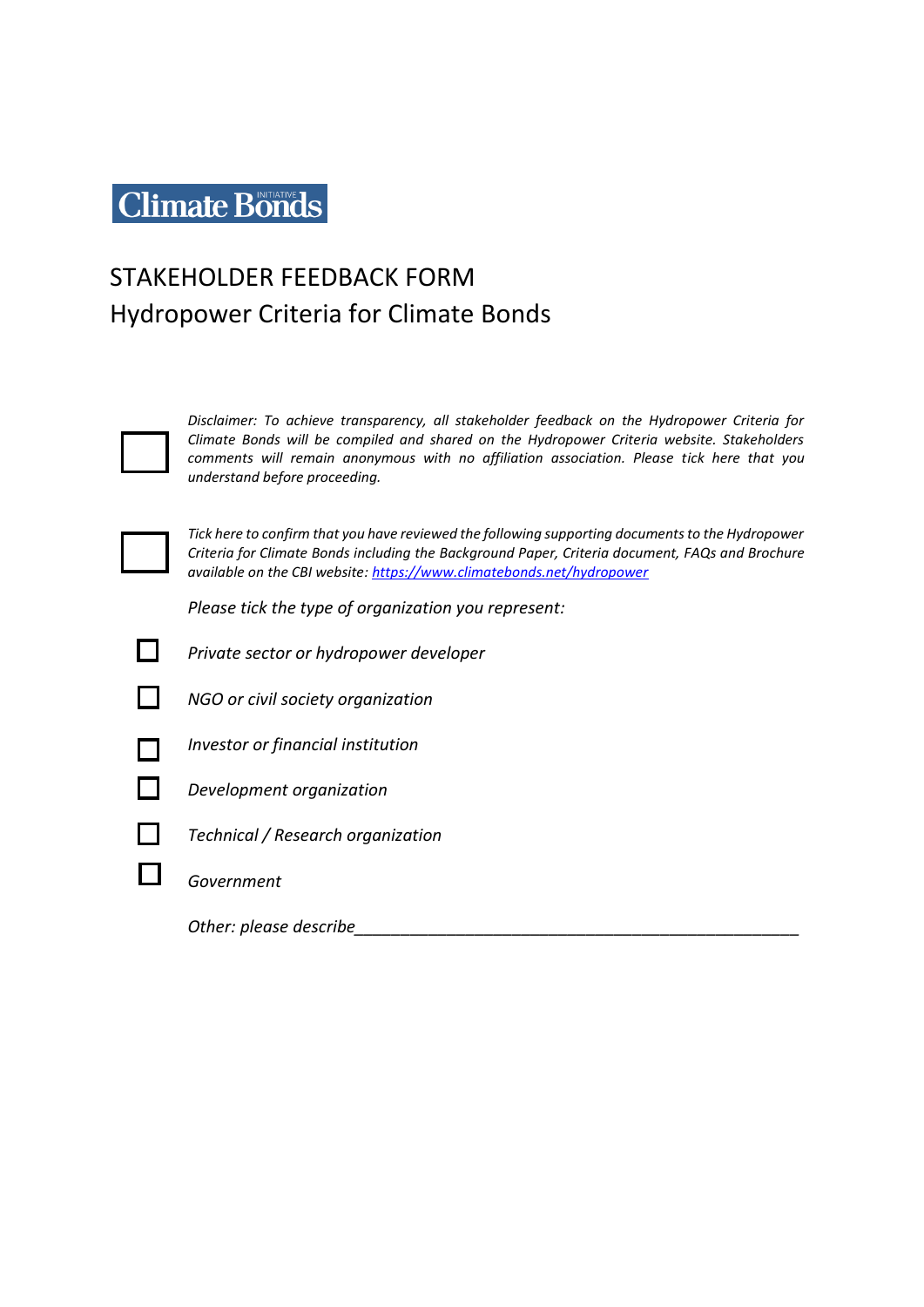# **Introduction**

Climate Bonds Initiative is an international, investorfocused and not-for-profit organisation working solely to mobilize the \$100 trillion bond market for climate change solutions We promote investment in projects and assets necessary for a rapid transition to a low carbon and climate resilient economy.

The strategy is to develop a large and liquid Green and Climate Bonds Market that will help drive down the cost of capital for climate projects in developed and emerging markets; to grow aggregation mechanisms for fragmented sectors; and to support governments seeking to tap debt capital markets.

Climate Bonds Initiative is an. Our work therefore is an open source public good and falls into three workstreams: market intelligence, developing a trusted standard and providing policy models and advice.

CBI's good practice, industry-recognised "Certified Climate Bonds" label is a screening tool for investors to assess financial instruments. CBI only certifies bonds that meet rigorous standards that advance the goals of the [Paris Agreement.](https://unfccc.int/process-and-meetings/the-paris-agreement/d2hhdC1pcy)

A number of bond issuers are using green bonds to finance or refinance hydropower projects and assets. CBI helps ensure that all hydropower projects receiving Certified Climate Bonds adhere to good industry and international practices.

CBI's Hydropower Criteria for Climate Bonds is a tool for investors and governments to help identify projects that may qualify for Certified Climate Bonds.

Hydropower projects that meet the Criteria should be 'climate compatible': sufficiently low carbon and enabling greater climate adaptation and resilience in a world of unavoidable climate change, in line with the goals of the Paris Agreement, adhering to good international and industry practice.

CBI welcomes all comments and feedback to help ensure that the Hydropower Criteria for Climate Bonds is inclusive of all perspectives.

#### **Instructions**

CBI has included some questions in this feedback report that they would like to hear your opinion on based on your expertise.

### **How to Submit**

After providing your feedback here, submit this form to [public.consultation@climatebonds.net](mailto:public.consultation@climatebonds.net) by **August 2, 2019**. Your feedback will then be reviewed and addressed by [CBI's Hydropower](https://www.climatebonds.net/hydropower)  [Technical Working Group.](https://www.climatebonds.net/hydropower)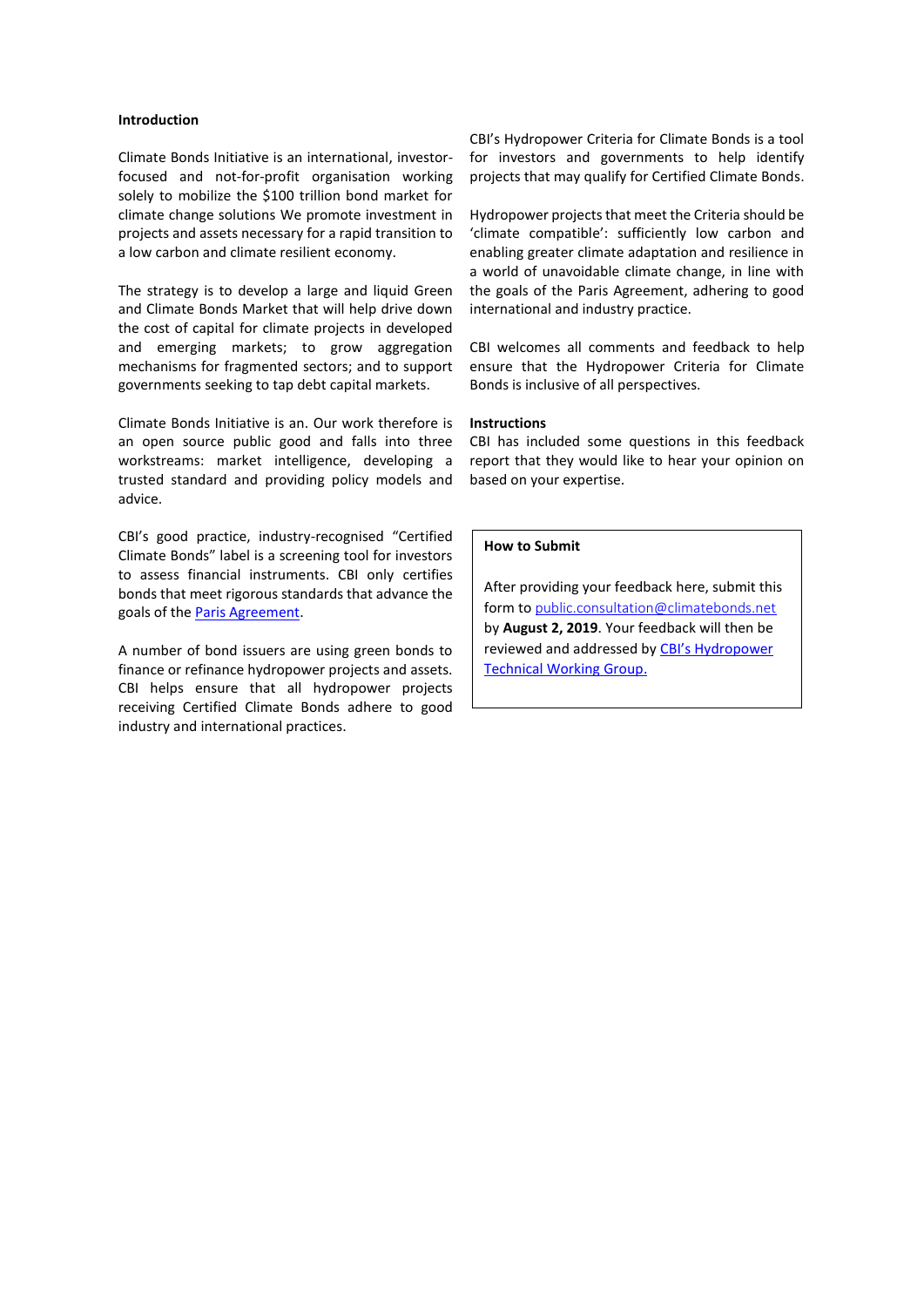We would appreciate your feedback and expertise to help us improve the Criteria. To help guide your review, we have posed a few questions for your consideration. If you would like to leave additional feedback, we welcome you to do so. You will find additional space at the end of this document.

| Question                                                                                                                                                                                                | Stakeholder Response |
|---------------------------------------------------------------------------------------------------------------------------------------------------------------------------------------------------------|----------------------|
| Is the Criteria realistic for hydropower climate bonds? Please mention any<br>requirements which may be difficult to meet from the perspective of a<br>climate/green bond issuer, verifier or assessor. |                      |
| Question                                                                                                                                                                                                | Stakeholder Response |
| Are there any potential implementation challenges associated with the<br>requirements? Are there any hurdles a project developer might encounter?                                                       |                      |
| Question                                                                                                                                                                                                | Stakeholder Response |
| Does the Criteria uphold climate compatibility and a vision to achieve climate-<br>aligned hydropower development?                                                                                      |                      |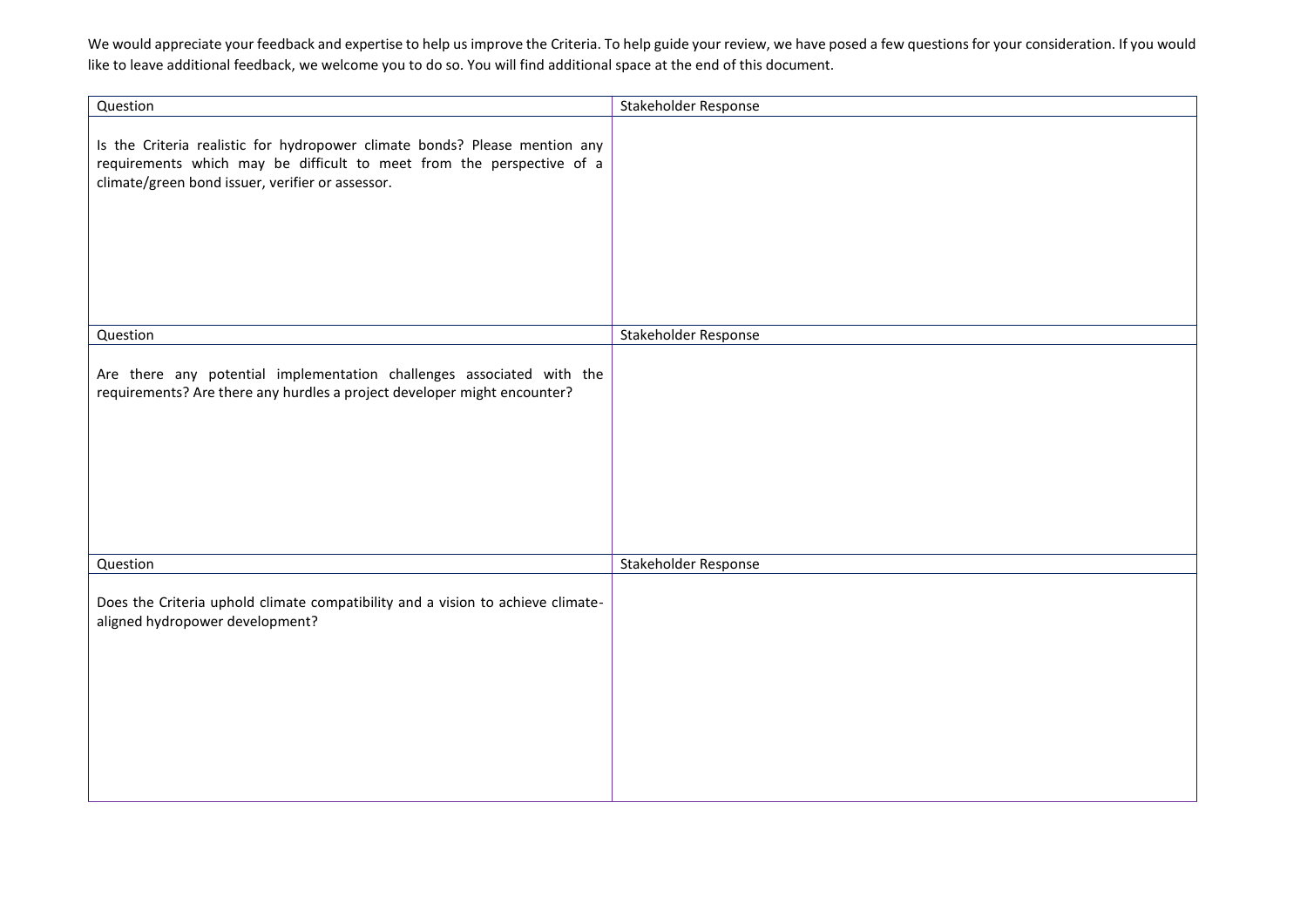| Question                                                                                                                                   |                                                                                                                                                | Stakeholder Response |
|--------------------------------------------------------------------------------------------------------------------------------------------|------------------------------------------------------------------------------------------------------------------------------------------------|----------------------|
|                                                                                                                                            | Would you consider the scientific knowledge backing of this Criteria of good<br>international and industry practice for the hydropower sector? |                      |
| Question                                                                                                                                   |                                                                                                                                                | Stakeholder Response |
| Did you find the Criteria to be reader friendly and easy to understand for a non-<br>technical audience? If no, how could we improve this? |                                                                                                                                                |                      |
| Page #                                                                                                                                     | Comment                                                                                                                                        | Stakeholder Response |
|                                                                                                                                            |                                                                                                                                                |                      |
| Page #                                                                                                                                     | Comment                                                                                                                                        | Stakeholder Response |
|                                                                                                                                            |                                                                                                                                                |                      |